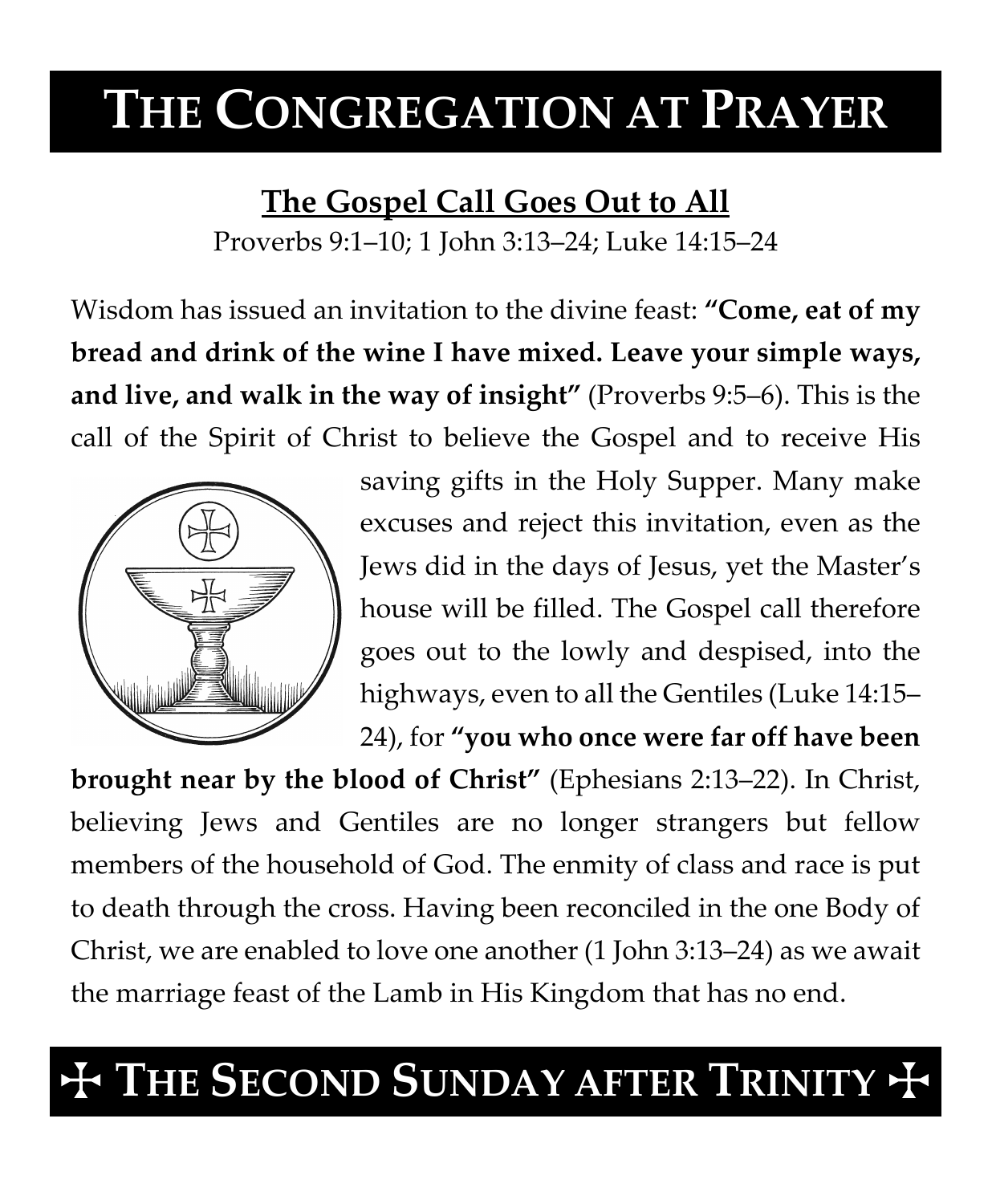#### **INVOCATION** (*make the sign of the holy cross and say*)

In the Name of the Father and of the  $\pm$  Son and of the Holy Spirit.

#### **THE APOSTLES CREED**

I believe in God the Father Almighty, Maker of Heaven and earth. And in Jesus Christ, His only Son, our Lord, who was conceived by the Holy Spirit, born of the Virgin Mary, suffered under Pontius Pilate, was crucified, died, and was buried. He descended into hell. The third day He rose again from the dead. He ascended into Heaven and is seated at the right hand of God the Father Almighty. From thence He will come to judge the living and the dead. I believe in the Holy Spirit, the Holy Christian Church, the communion of saints, the forgiveness of sins, the resurrection of the body, and the  $\pm$  life everlasting.

**PSALMODY** *(sing or read out loud each day)*

Psalm 34

### **LEARN BY HEART LUTHER'S SMALL CATECHISM:** The Sacrament of Holy Baptism

*What is Baptism?*

**Baptism is not just plain water, but it is the water included in God's command and combined with God's Word.**

#### *Which is that Word of God?*

**Christ our Lord says in the last chapter of Matthew: "Therefore go and make disciples of all nations, baptizing them in the Name of the Father and of the Son and of the Holy Spirit." (Matthew 28:19)**

#### **DAILY READINGS**

| Sunday: Song of Solomon 6:13-7:9 Judges 9 |                | Jeremiah 25:1-14 Hebrews 8:1-9:10 |                                                       |
|-------------------------------------------|----------------|-----------------------------------|-------------------------------------------------------|
| <b>Monday:</b> Song of Solomon 7:10-13    |                |                                   | Judges 10:1-11:3 Jeremiah 25:15-38 Hebrews 9:11-10:18 |
| Tuesday: Song of Solomon 8:1-7            | Judges 11:4-40 | Jeremiah 26                       | Hebrews 10:19-39                                      |
| Wednesday: Song of Solomon 8:8-14         | Judges 12      | Jeremiah 27-28                    | Hebrews 11:1-12:2                                     |
| Thursday: Psalm 1                         | Judges 13      | Jeremiah 29                       | Hebrews 12:3-29                                       |
| Friday: Psalm 2                           | Judges 14      | Jeremiah 30                       | Hebrews 13:1-19                                       |
| Saturday: Psalm 3                         | Judges 15      | Jeremiah 31                       | Hebrews 13:20-25                                      |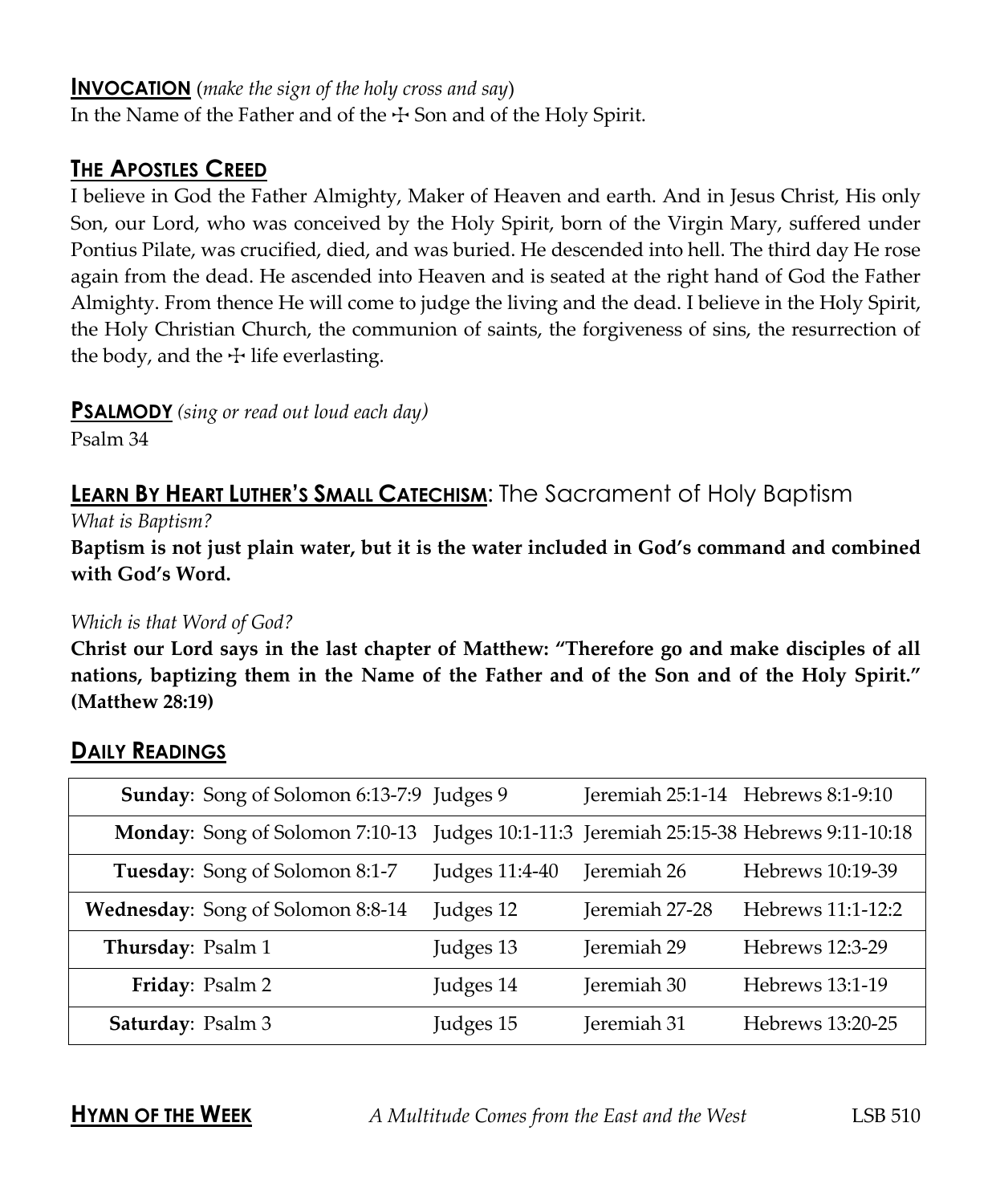#### **PRAYERS**

*The following suggestions are offered as an aid in developing the habit of praying for ourselves and others each week:*

**Sunday**: For the joy of the resurrection among us; for the fruit of faith nourished by Word and Sacrament.

**Monday**: For faith to live in the promise of Holy Baptism; for one's calling and daily work; for the unemployed; for the salvation and well-being of our neighbors; for schools, colleges, and seminaries; for good government and for peace.

**Tuesday**: For deliverance against temptation and evil; for the addicted and despairing, the tortured and oppressed; for those struggling with sin.

**Wednesday**: For marriage and family, that husbands and wives, parents and children live in ordered harmony according to God's Word; for parents who must raise children alone; for our communities and neighborhoods.

**Thursday**: For the Church and her pastors; for deacons, teachers, and other church workers; for missionaries and for all who serve the Church; for fruitful and salutary use of the blessed Sacrament of Christ's body and blood.

**Friday**: For faithful preaching of the holy cross of our Lord Jesus Christ; for the spread of His knowledge throughout the whole world; for the persecuted and oppressed; for the sick and dying.

**Saturday**: For faithfulness to the end; for the renewal of those who are withering in the faith or have fallen away; for receptive hearts and minds to God's Word on the Lord's Day; for pastors as they prepare to administer and for people as they prepare to receive Christ's holy gifts.

O Lord, since You never fail to help and govern those whom You nurture in Your steadfast fear and love, work in us a perpetual fear and love of Your Holy Name; through Jesus Christ, our Lord, who lives and reigns with You and the Holy Spirit, one God, now and forever.

O Lord, look down from Heaven. Behold, visit, and relieve Your servants who stand in need of our prayers: **[insert the names of family members, friends, church members, government officials, those in need, etc.]** Look upon them with the eyes of Your mercy. Grant them comfort and sure confidence in You. Defend them from all danger, and keep them in perpetual peace and safety, through Jesus Christ, our Lord.